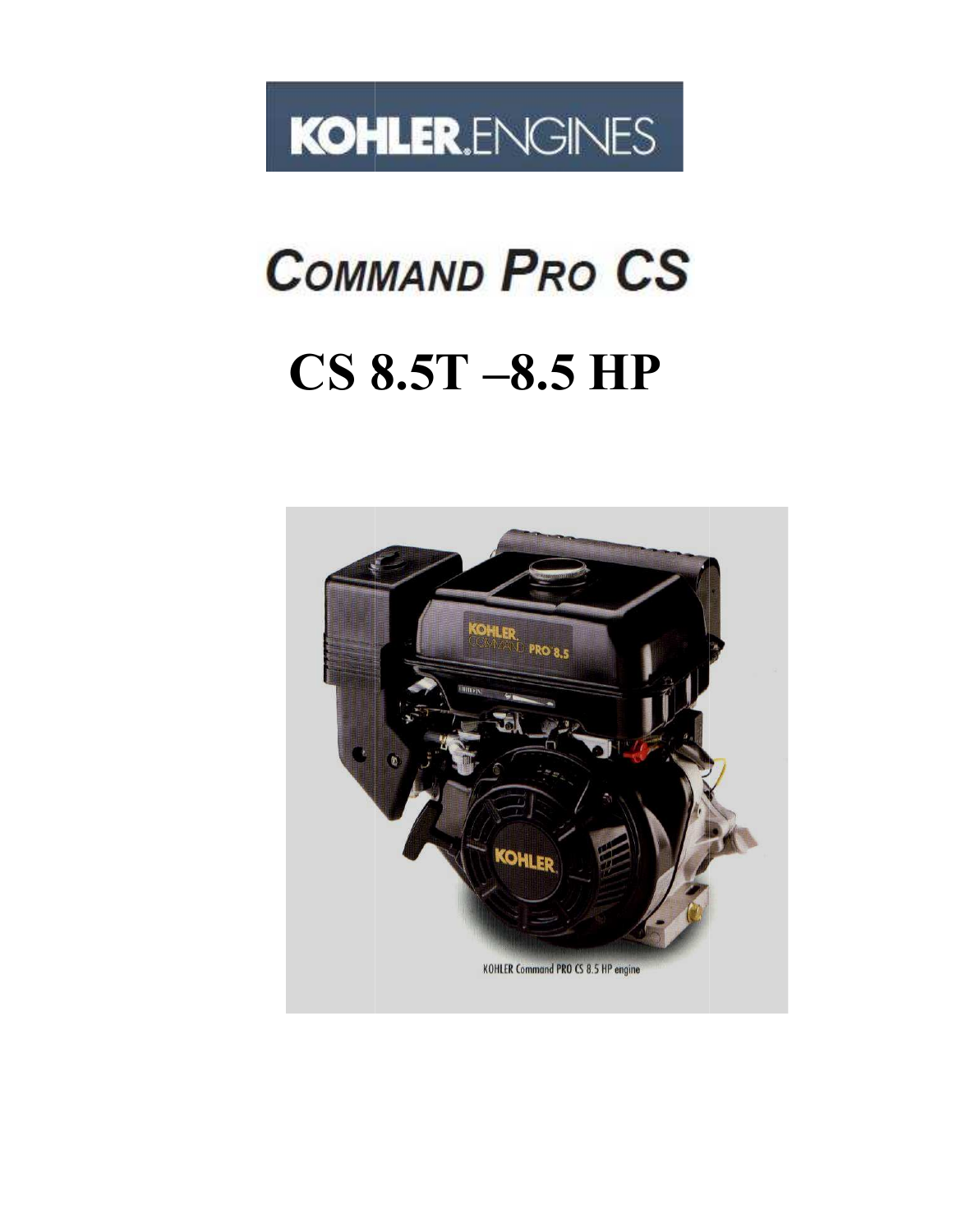

#### Air Intake/Filtration

| Ref#          | Part        | <b>Description</b>                            | Qty           |
|---------------|-------------|-----------------------------------------------|---------------|
|               | 63 100 19-S | Knob, air cleanercover                        |               |
| $\mathcal{P}$ | 63 096 14-S | Cover, air cleaner                            |               |
| 3             | 63 100 21-S | Nut, wing - air cleaner                       |               |
| 4             | 63 083 11-S | Element, air cleaner                          |               |
| 5             | 63 083 12-S | Element, precleaner                           |               |
| 6             | 63 032 18-S | Seal, air cleaner                             |               |
|               | 63 086 20-S | Screw, flange                                 |               |
| 8             | 63 041 39-S | Gasket, air cleaner                           |               |
| 9             | 63 086 35-S | Screw, hex. flange                            | 2             |
| 10            | 63 126 12-S | Bracket, air cleaner                          |               |
| 11            | 63 100 15-S | Nut, air cleaner                              | $\mathcal{P}$ |
| 12            | 63 094 07-S | Base, air cleaner                             |               |
|               | 63 113 03-S | Decal, air cleaner<br><b>NOT ILLUSTRATED.</b> |               |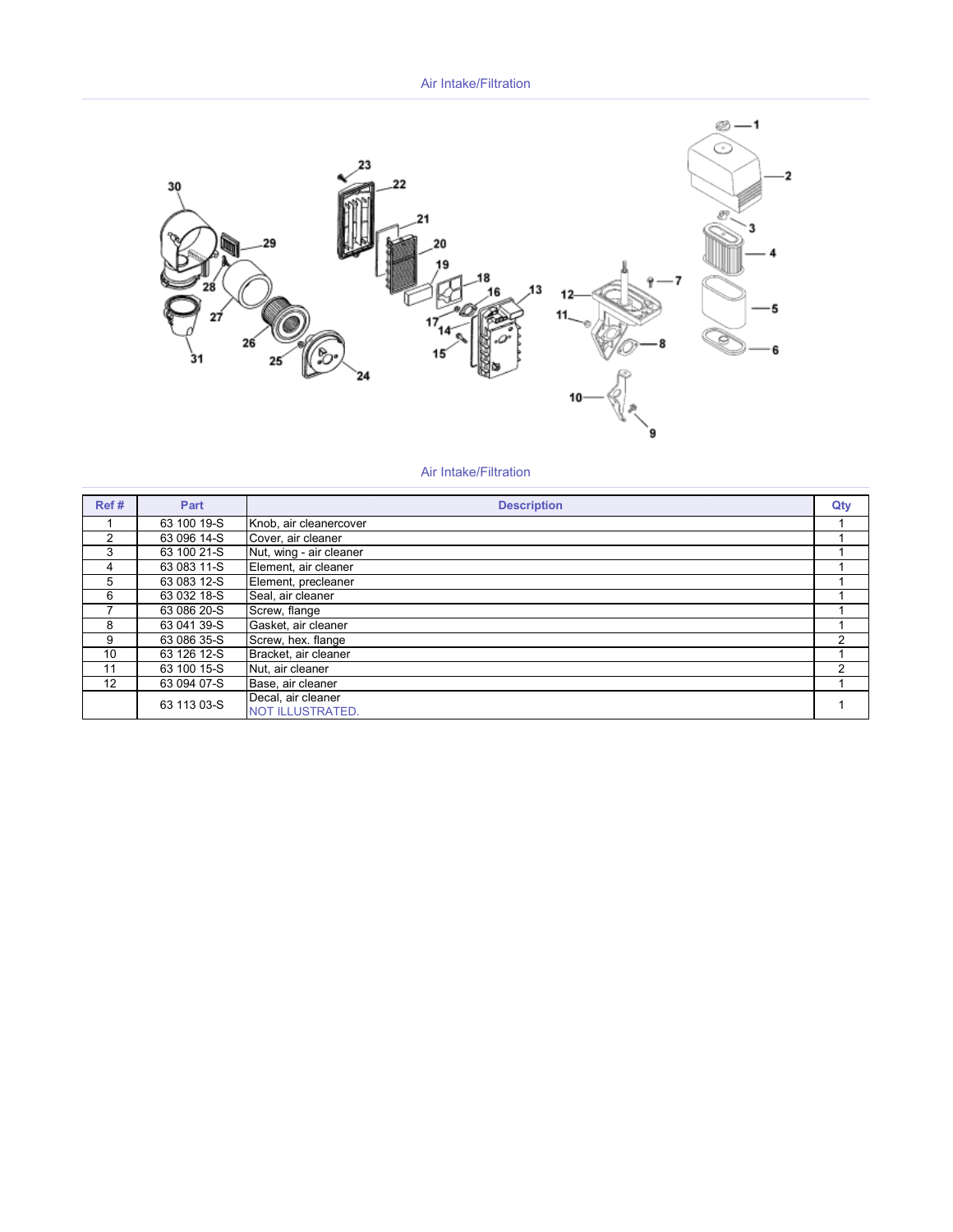#### BlowerHousing&Baffles



#### BlowerHousing&Baffles

| Ref#          | Part        | <b>Description</b>                | Qt۱ |
|---------------|-------------|-----------------------------------|-----|
|               | 63 027 04-S | Housing, blower                   |     |
| ⌒<br><u>.</u> | 63 063 03-S | Baffle, cylinder                  |     |
| J             | 63 086 14-S | Screw                             |     |
|               | 63 113 13-S | Decal, 8.5 HP<br>NOT ILLUSTRATED. |     |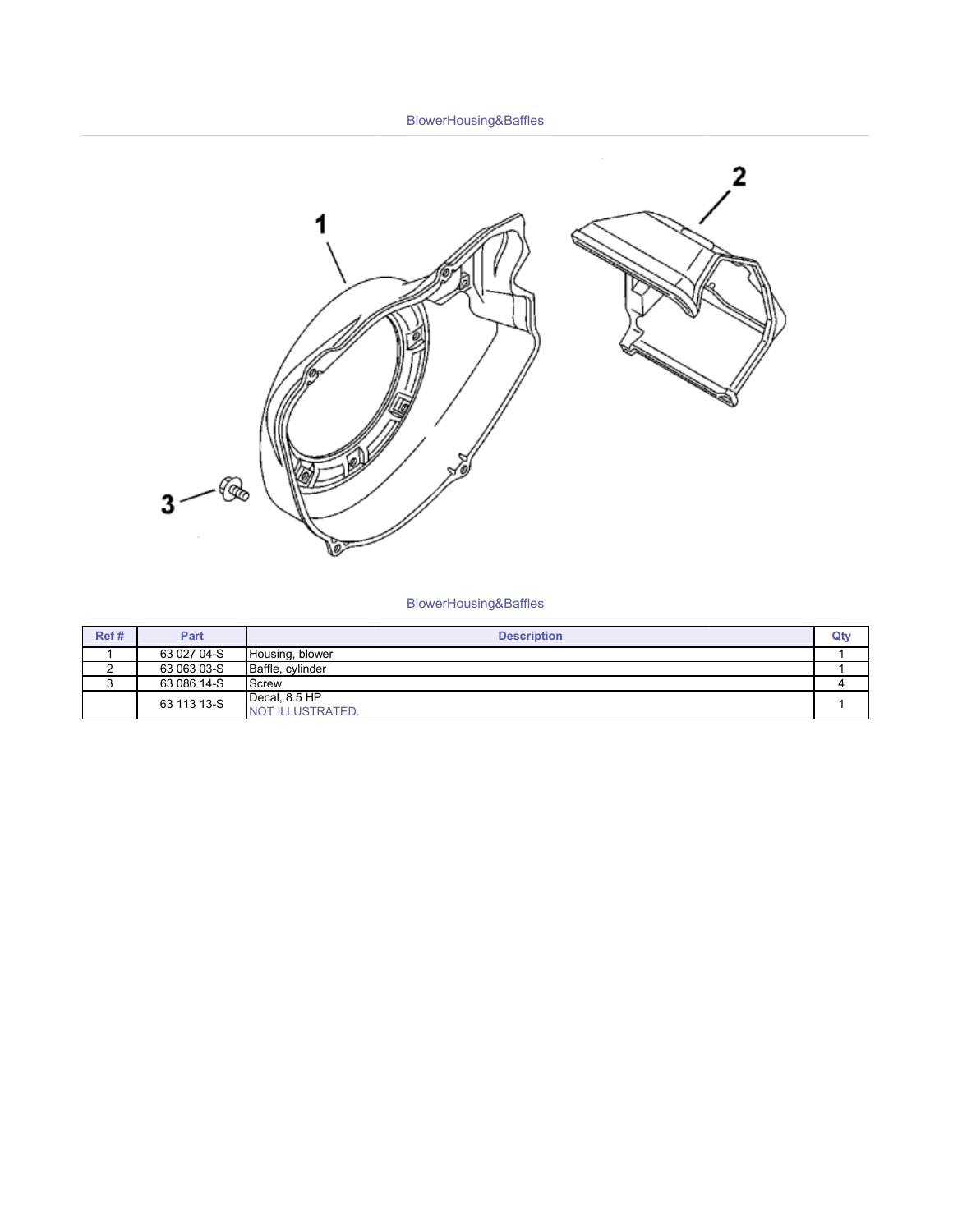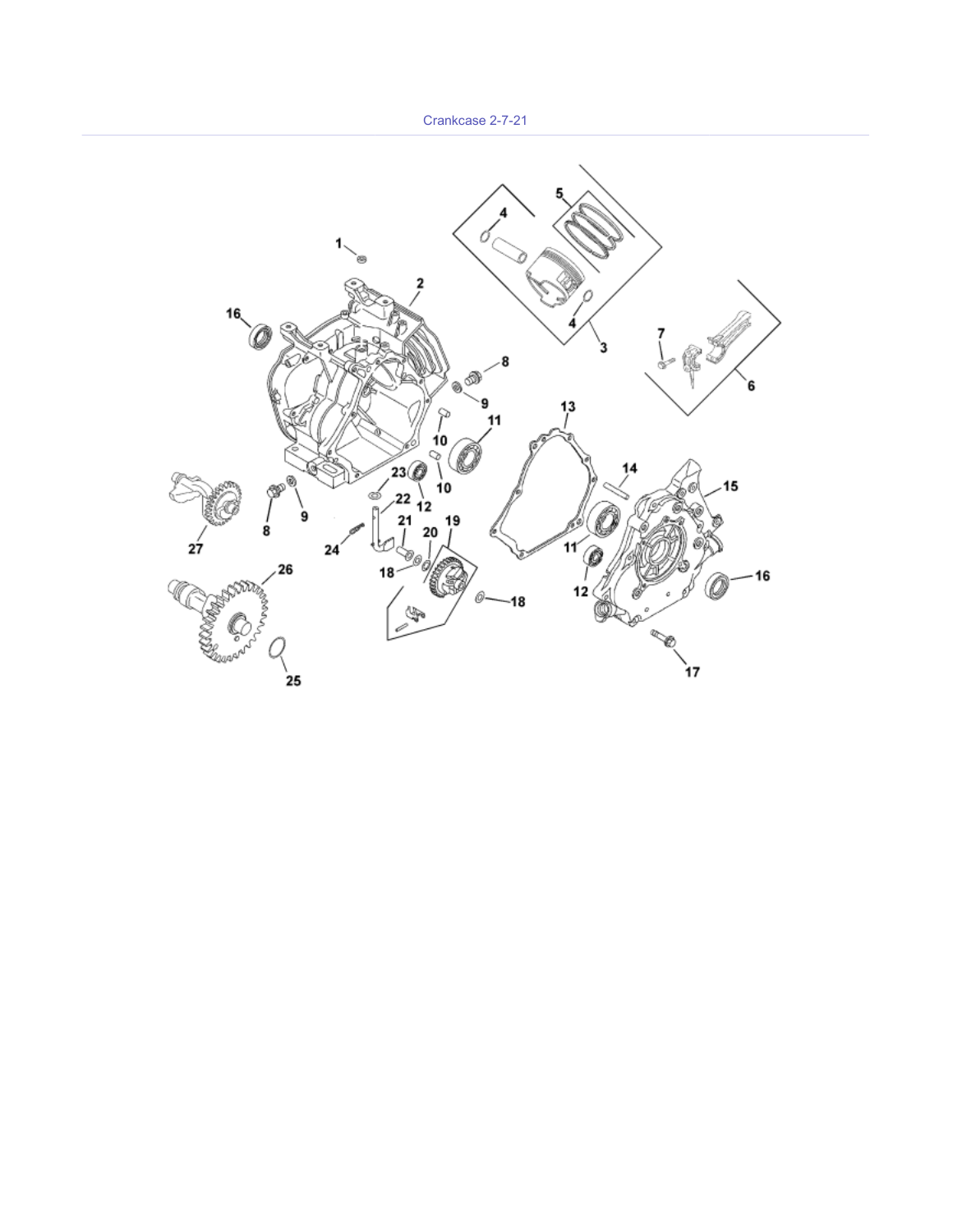| Ref#            | <b>Part</b> | <b>Description</b>                      | Qty            |
|-----------------|-------------|-----------------------------------------|----------------|
| $\mathbf{1}$    | 63 032 03-S | Seal, oil                               | 1              |
| $\overline{2}$  | 63 561 14-S | Crankcase                               | $\mathbf{1}$   |
| 3               | 63 874 15-S | Piston w/Ring Set<br>Std.; Includes 4,5 | 1              |
| 3               | 63 874 14-S | Piston w/Ring Set<br>.25                | 1              |
| 3               | 63 874 13-S | Piston w/Ring Set<br>.50                | $\mathbf{1}$   |
| 4               | 63 018 04-S | Ring, retainer                          | $\overline{2}$ |
| 5               | 63 108 15-S | <b>Ring Set</b><br>Std.                 | $\mathbf{1}$   |
| 5               | 63 108 14-S | <b>Ring Set</b><br>.25                  | 1              |
| 5               | 63 108 13-S | <b>Ring Set</b><br>.50                  | 1              |
| 6               | 63 067 03-S | Rod, connecting<br>Std.; Includes 7     | $\mathbf{1}$   |
| $\overline{7}$  | 63 211 03-S | Bolt, connectingrod                     | $\overline{2}$ |
| 8               | 63 139 01-S | Plug, drain                             | $\overline{2}$ |
| 9               | 63 041 01-S | Gasket, plug                            | $\overline{2}$ |
| 10              | 63 380 13-S | Pin, locating                           | $\overline{2}$ |
| $\overline{11}$ | 63 030 04-S | Bearing                                 | $\overline{2}$ |
| $\overline{12}$ | 63 030 02-S | Bearing                                 | $\overline{2}$ |
| 13              | 63 041 34-S | Gasket, closureplate                    | 1              |
| 14              | 63 144 13-S | Shaft, governor                         | 1              |
| 15              | 63 009 09-S | Plate, closure                          | $\mathbf{1}$   |
| 16              | 63 032 05-S | Seal, oil                               | $\overline{2}$ |
| 17              | 63 086 60-S | Screw, flange                           | $\overline{8}$ |
| 18              | 63 468 01-S | Washer                                  | $\overline{2}$ |
| 19              | 63 043 08-S | Gearassembly, governor                  | $\mathbf{1}$   |
| 20              | 63 018 01-S | Ring, snap                              | 1              |
| $\overline{21}$ | 63 241 01-S | Collar                                  | $\mathbf 1$    |
| 22              | 63 144 01-S | Shaft, governorcross                    | $\mathbf{1}$   |
| $\overline{23}$ | 63 468 03-S | Washer                                  | 1              |
| 24              | 63 154 01-S | Clip                                    | 1              |
| 25              | 63 422 08-S | Shim, crankshaft                        | 1              |
| $\overline{26}$ | 63 012 03-S | Camshaft                                | $\mathbf 1$    |
| $\overline{27}$ | 63 144 14-S | Shaft, balance                          | $\mathbf{1}$   |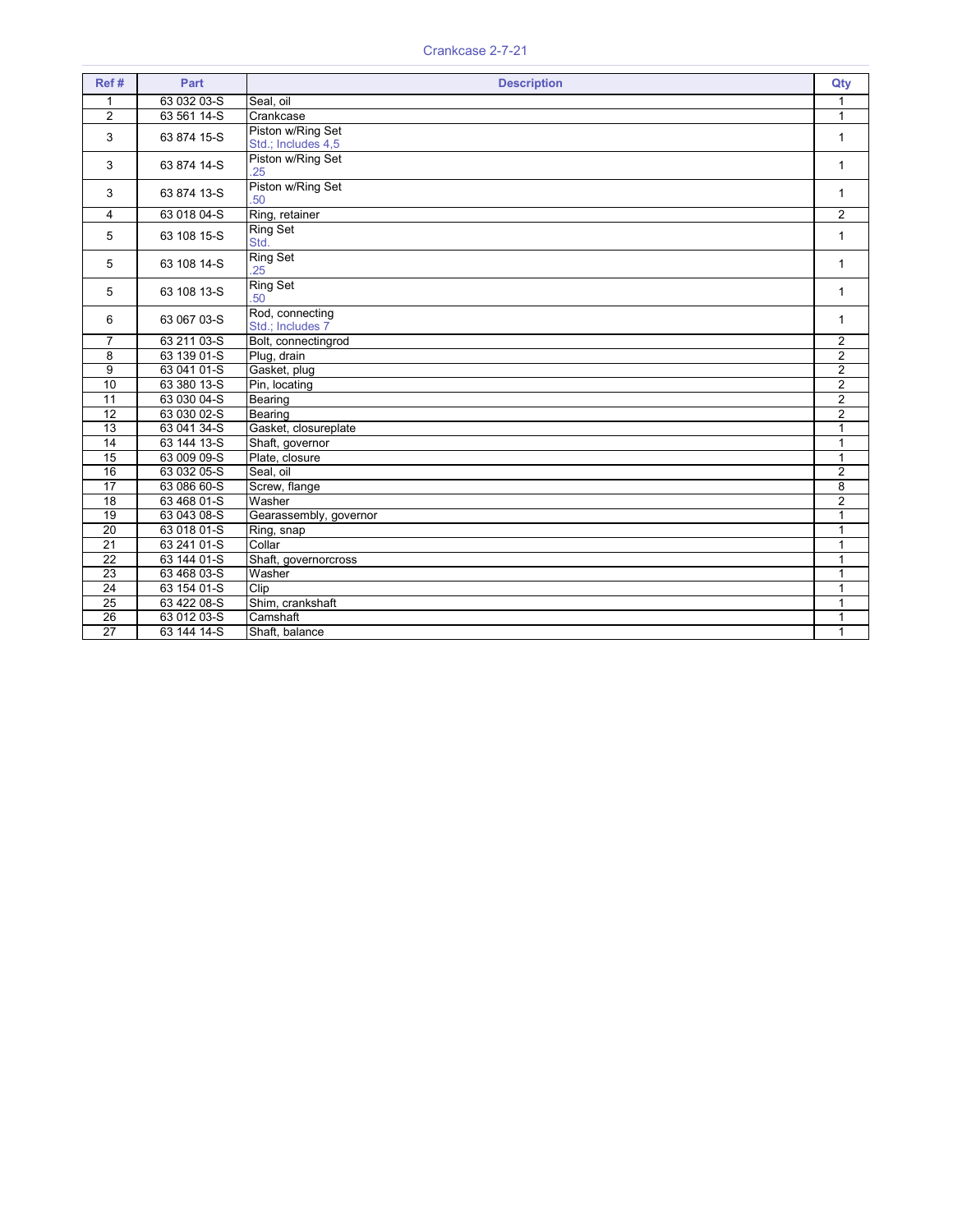Crankshaft 1-7-12



Crankshaft 1-7-12

| Ref # | Part        | <b>Description</b>      | Qt۱ |
|-------|-------------|-------------------------|-----|
|       | 63 014 12-S | Crankshaft              |     |
|       | 63 340 01-S | Key, straight<br>6.3 mm |     |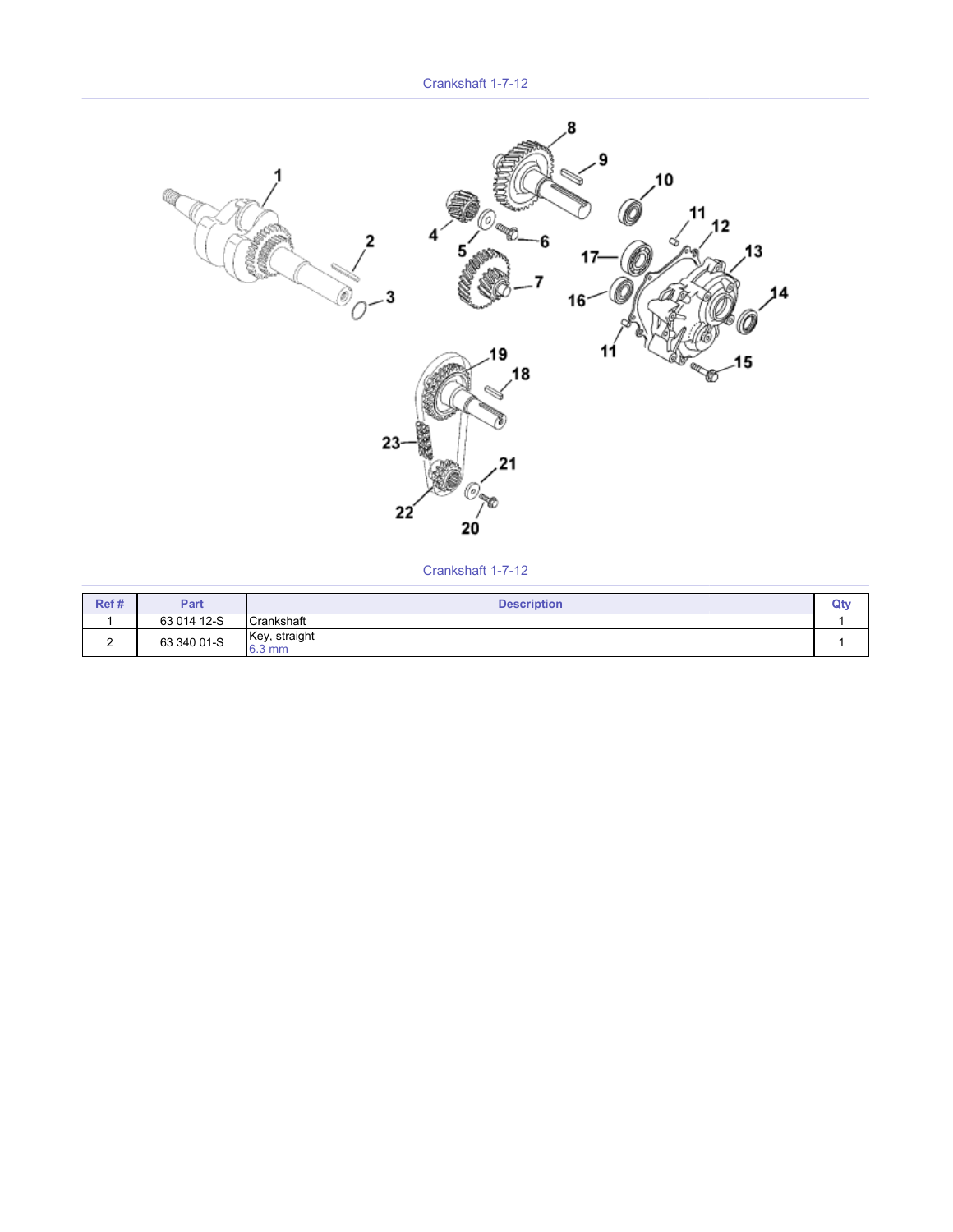**EngineControls** 





# EngineControls

| Ref#           | Part        | <b>Description</b>                               | Qty            |
|----------------|-------------|--------------------------------------------------|----------------|
|                | 63 086 47-S | Screw, pan head                                  |                |
| $\overline{2}$ | 63 237 13-S | Clamp                                            |                |
| 3              | 63 079 04-S | Linkage, choke                                   |                |
| 4              | 63 089 29-S | Spring, linkage                                  |                |
| 5              | 63 086 14-S | Screw, flange                                    | $\overline{2}$ |
| 6              | 63 079 03-S | Linkage, throttle                                |                |
| $\overline{7}$ | 63 089 28-S | Spring, linkage                                  |                |
| 8              | 63 090 09-S | Lever, governor                                  |                |
| 9              | 63 211 02-S | Bolt                                             |                |
| 10             | 63 468 04-S | Washer                                           |                |
| 11             | 63 100 01-S | Nut, square                                      |                |
| 12             | 63 089 27-S | Spring, governor                                 |                |
| 13             | 63 154 04-S | Clip                                             |                |
| 14             | 63 090 10-S | Lever, throttle                                  |                |
|                |             | Includes 15,16                                   |                |
| 15             | 63 089 03-S | Spring, compression                              |                |
| 16             | 63 086 03-S | Screw, pan head                                  |                |
| 17             | 63 086 46-S | Screw, hex.                                      |                |
| 18             | 63 237 08-S | Clamp, bowden                                    |                |
|                | 63 113 23-S | Decal, choke/throttle<br><b>NOT ILLUSTRATED.</b> |                |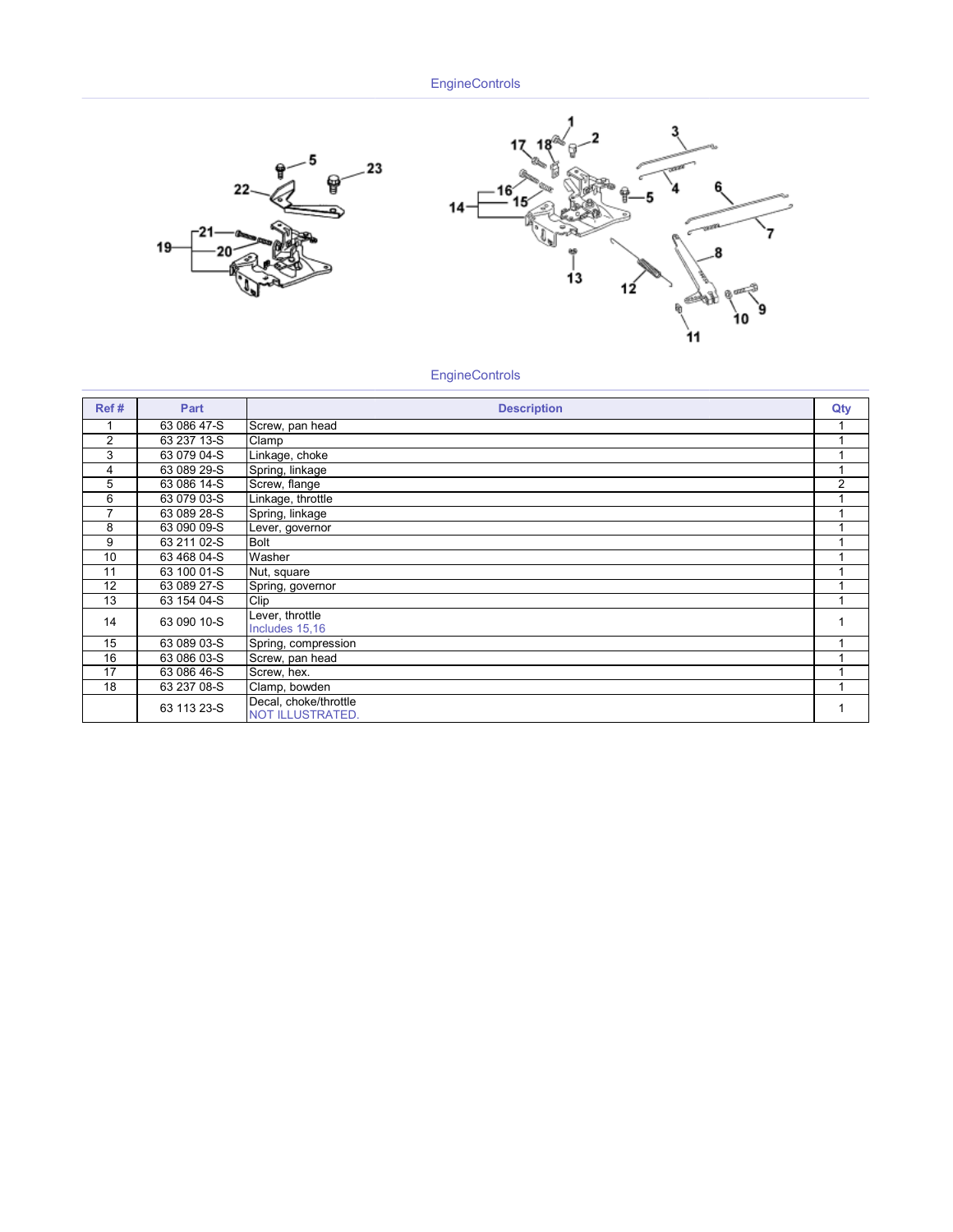

ExhaustSystem 11-7-6

| Ref# | Part        | <b>Description</b>  | Qty |
|------|-------------|---------------------|-----|
|      | 63 755 16-S | Kit, mufflerquard   |     |
| റ    | 63 086 09-S | Screw, self-tapping |     |
| 3    | 63 189 02-S | Arrestor, spark     |     |
| 4    | 63 100 03-S | Nut, exhaust        |     |
| 5    | 63 041 42-S | Gasket, exhaust     |     |
| 6    | 63 086 10-S | Screw, hex. flange  |     |
|      | 63 468 05-S | Washer, plate       |     |
| 8    | 63 072 01-S | Stud                | ົ   |
| 9    | 63 068 03-S | Muffler             |     |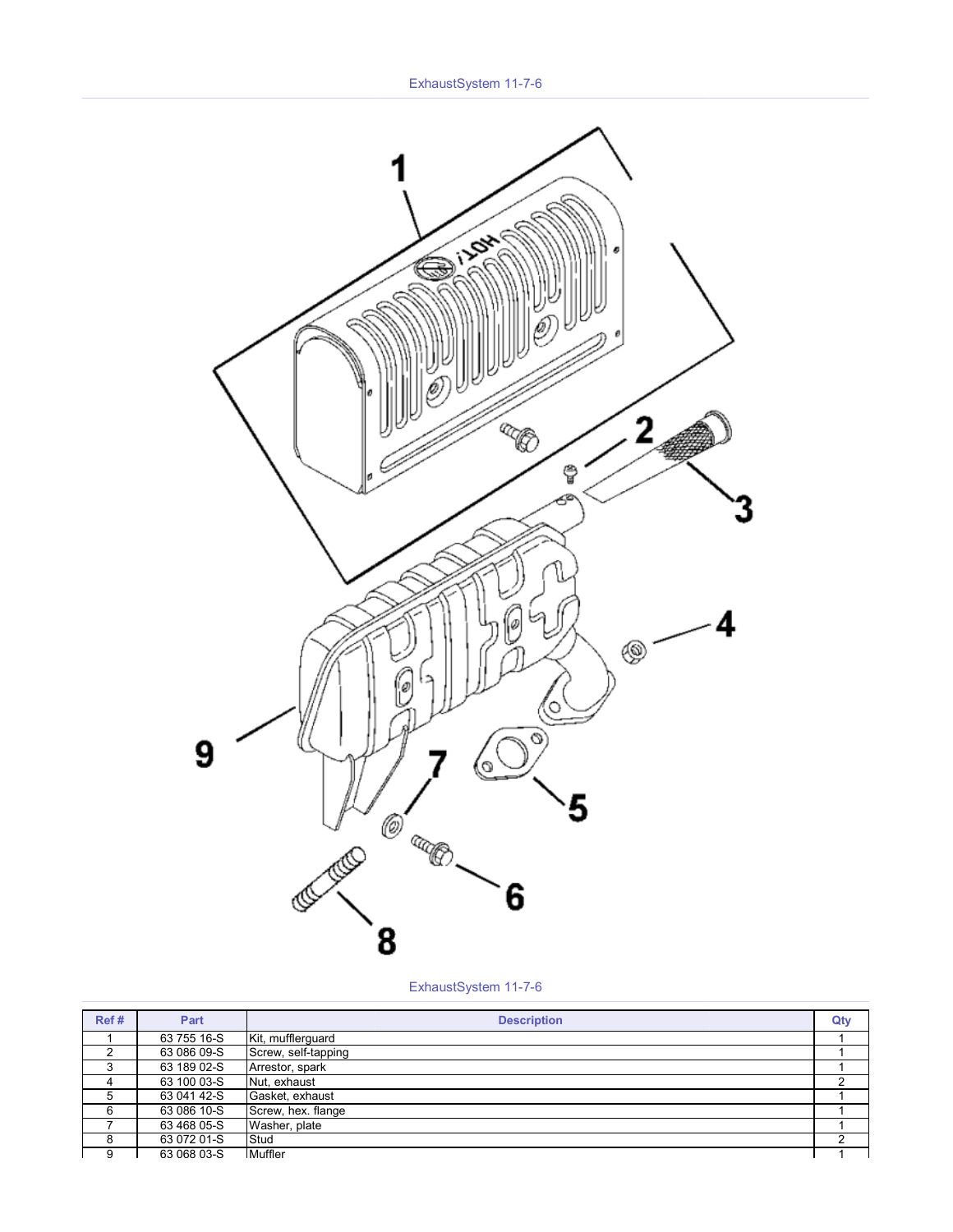

### Fuel System

| Ref#            | Part        | <b>Description</b>                                                                                       | Qty            |
|-----------------|-------------|----------------------------------------------------------------------------------------------------------|----------------|
| 1               | 63 100 15-S | Nut, air cleaner                                                                                         | 1              |
| 2               | 63 853 10-S | Kit, carburetor w/gaskets<br>Includes 3-5 [qty. 1], 6,7                                                  | 1              |
| 3               | 63 041 39-S | Gasket, air cleaner base                                                                                 | $\mathbf{1}$   |
| 4               | 63 053 10   | Carburetor<br>For information only not available separately; Service with Kits 63 757 08-S & 63 757 10-S | 1              |
| 5               | 63 041 38-S | Gasket, carburetor                                                                                       | $\overline{2}$ |
| 6               | 63 173 07-S | Cap, carburetoradjusting                                                                                 | $\mathbf{1}$   |
| $\overline{7}$  | 63 086 63-S | Screw, floatbowl                                                                                         | 1              |
| 8               | 63 164 03-S | Manifold, intake                                                                                         | $\mathbf{1}$   |
| 9               | 63 072 07-S | Stud. carburetor                                                                                         | $\overline{2}$ |
| 10              | 63 462 05-S | Valve assembly, fuel shut-off<br>Includes 11-14                                                          | 1              |
| 11              | 63 050 03-S | Cup, filter                                                                                              | 1              |
| 12              | 63 041 40-S | Gasket, fuel strainer                                                                                    | $\mathbf 1$    |
| 13              | 63 050 04-S | Filter, screen                                                                                           | 1              |
| 14              | 63 153 07-S | O-Ring                                                                                                   | 1              |
| 15              | 63 154 07-S | Clip                                                                                                     | 4              |
| $\overline{16}$ | 63 353 02-S | Line, fuel                                                                                               | 1              |
| $\overline{17}$ | 63 126 11-S | Bracket, fuel valve                                                                                      | 1              |
| 18              | 63 086 14-S | Screw                                                                                                    | 6              |
| $\overline{19}$ | 63 353 03-S | Line, fuel                                                                                               | 1              |
| 20              | 63 126 10-S | Bracket, tank                                                                                            | 1              |
| 21              | 63 468 26-S | Washer                                                                                                   | 4              |
| 22              | 63 086 21-S | Screw                                                                                                    | 4              |
| $\overline{23}$ | 63 139 04-S | Plug                                                                                                     | 1              |
| $\overline{24}$ | 63 065 03-S | Tank. fuel                                                                                               | $\mathbf{1}$   |
| $\overline{25}$ | 63 444 02-S | Strainer, fuel tank                                                                                      | $\mathbf{1}$   |
| 26              | 63 173 03-S | Cap, fuel tank<br>Includes 63 032 23-S                                                                   | 1              |
|                 | 63 032 23-S | Seal, fuel tank cap<br><b>NOT ILLUSTRATED.</b>                                                           | 1              |
|                 | 63 113 06-S | Decal, caution<br><b>NOT ILLUSTRATED.</b>                                                                | 1              |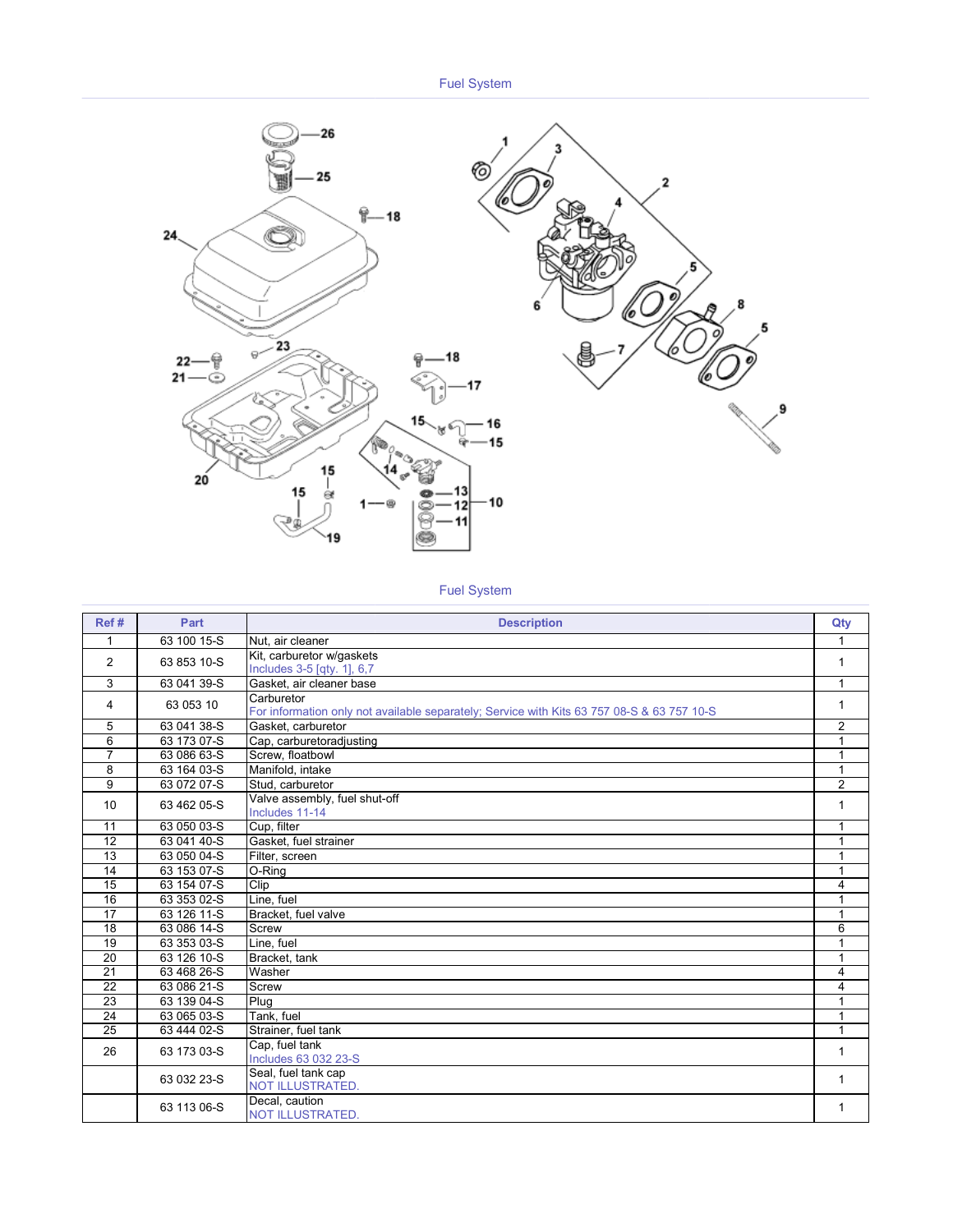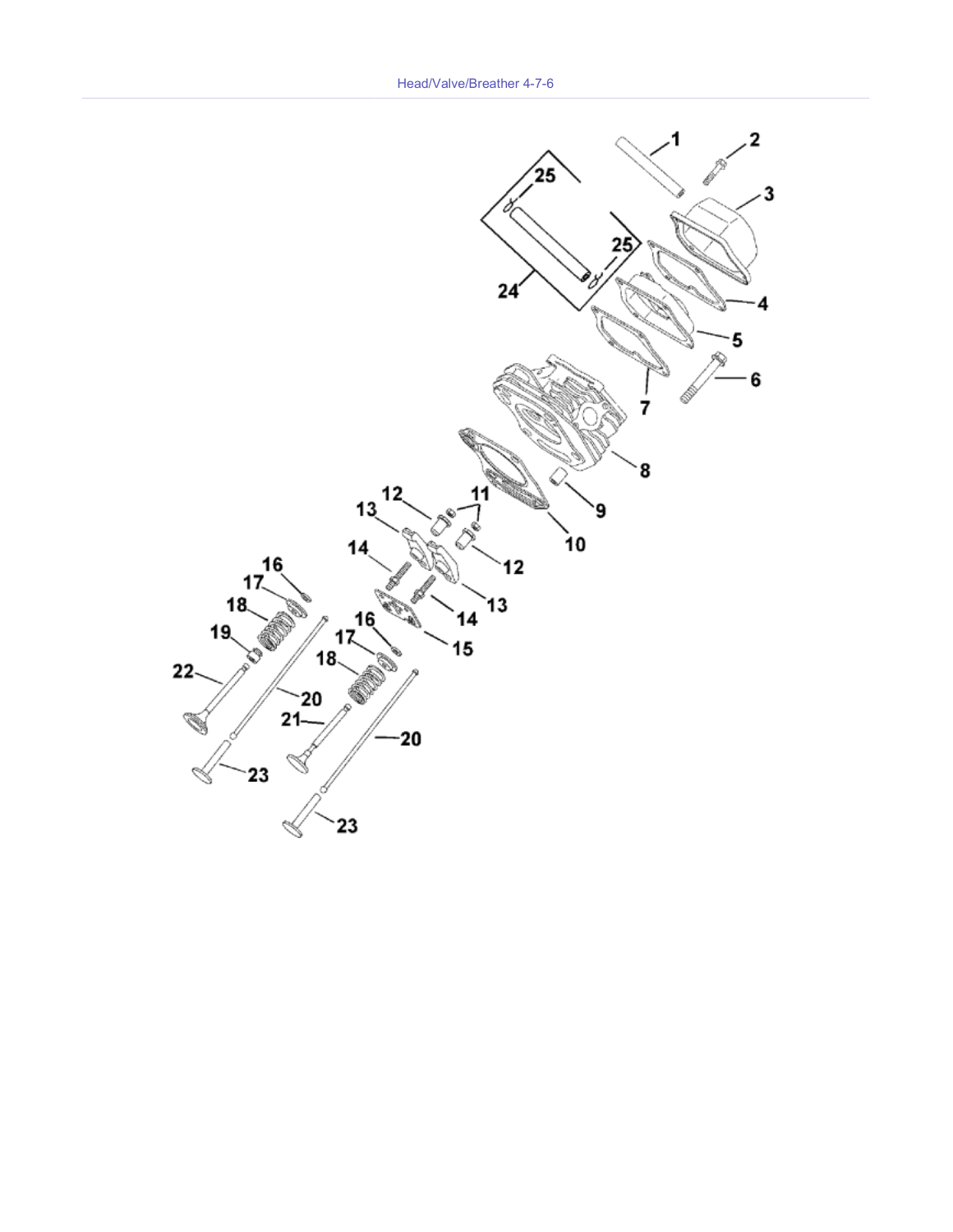|  |  | Head/Valve/Breather 4-7-6 |  |
|--|--|---------------------------|--|
|--|--|---------------------------|--|

| Ref#           | Part        | <b>Description</b>    | Qty            |
|----------------|-------------|-----------------------|----------------|
|                | 63 326 05-S | Hose, breather        |                |
| $\overline{2}$ | 63 086 14-S | Screw                 | 4              |
| 3              | 63 096 13-S | Cover, valve          |                |
| 4              | 63 041 36-S | Gasket, valvecover    |                |
| 5              | 63 033 03-S | Breatherassembly      |                |
| 6              | 63 086 01-S | Screw, cylinder head  | 4              |
| $\overline{7}$ | 63 041 37-S | Gasket, breather      |                |
| 8              | 63 318 05-S | Head, cylinder        |                |
| 9              | 63 380 03-S | Pin, locating         | $\overline{2}$ |
| 10             | 63 041 35-S | Gasket, cylinder head |                |
| 11             | 63 100 12-S | <b>Nut</b>            | $\overline{2}$ |
| 12             | 63 599 01-S | Pivot, rockerarm      | $\overline{2}$ |
| 13             | 63 186 03-S | Arm, rocker           | $\overline{2}$ |
| 14             | 63 086 32-S | Screw, valveadjusting | $\overline{2}$ |
| 15             | 63 316 03-S | Plate, guide          |                |
| 16             | 63 462 01-S | Valve, cotter         | $\overline{2}$ |
| 17             | 63 173 01-S | Cap, valvespring      | $\overline{2}$ |
| 18             | $6308925-S$ | Spring, valve         | $\overline{2}$ |
| 19             | 63 032 01-S | Seal, valvestem       |                |
| 20             | 63 411 03-S | Rod, push             | $\overline{2}$ |
| 21             | 63 016 04-S | Valve, exhaust        |                |
| 22             | 63 017 04-S | Valve, intake         |                |
| 23             | 63 351 01-S | Lifter, valve         | $\overline{2}$ |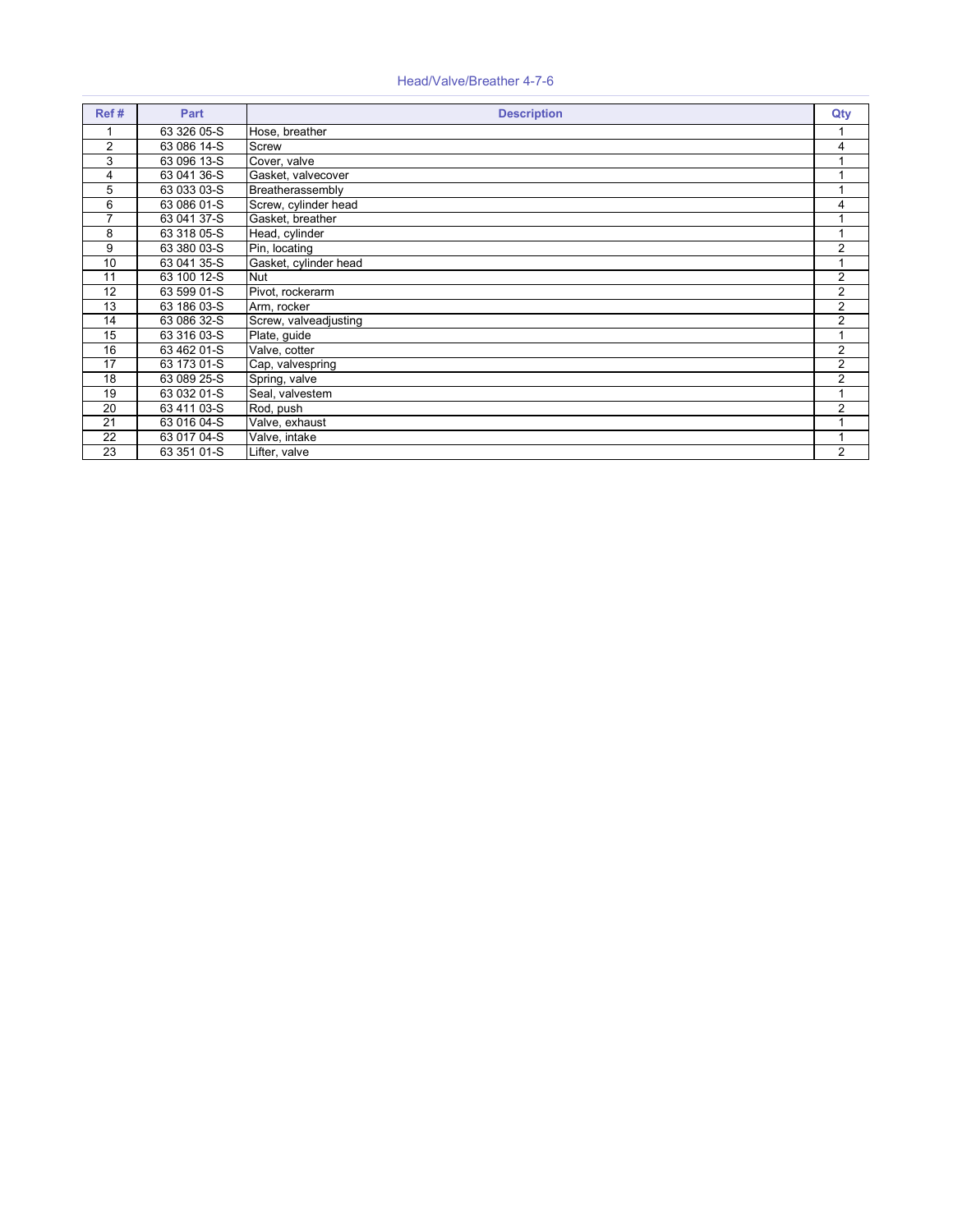Ignition/Electrical



#### Ignition/Electrical

| Ref#           | Part        | <b>Description</b>                                 | Qty |
|----------------|-------------|----------------------------------------------------|-----|
|                | 63 100 20-S | Nut, flywheel                                      |     |
| $\overline{2}$ | 63 468 25-S | Washer, flywheel                                   |     |
| 3              | 63 025 08-S | Flywheel                                           |     |
| 4              | 63 340 02-S | Key, flywheel                                      |     |
| 5              | 63 086 13-S | Screw                                              | 3   |
| 6              | 63 755 12-S | Assembly, ignition module<br>Includes <sub>7</sub> |     |
| 7              | 63 173 02-S | Cap, sparkplug                                     |     |
| 8              | 63 132 01-S | Plug, spark                                        |     |
| 9              | 63 352 01-S | Light, oil                                         |     |
| 10             | 63 086 14-S | Screw, flange                                      |     |
| 11             | 63 237 05-S | Clamp                                              |     |
| 12             | 63 100 05-S | Nut, stop switch                                   |     |
| 13             | 63 099 02-S | Switch, stop                                       |     |
| 14             | 63 086 15-S | Screw, stop switch                                 |     |
| 15             | 63 099 03-S | Warningunit, oil                                   |     |
| 16             | 63 431 02-S | Sleeve, wire                                       |     |
| 43             | 63 213 01-S | Wrench, sparkplug                                  |     |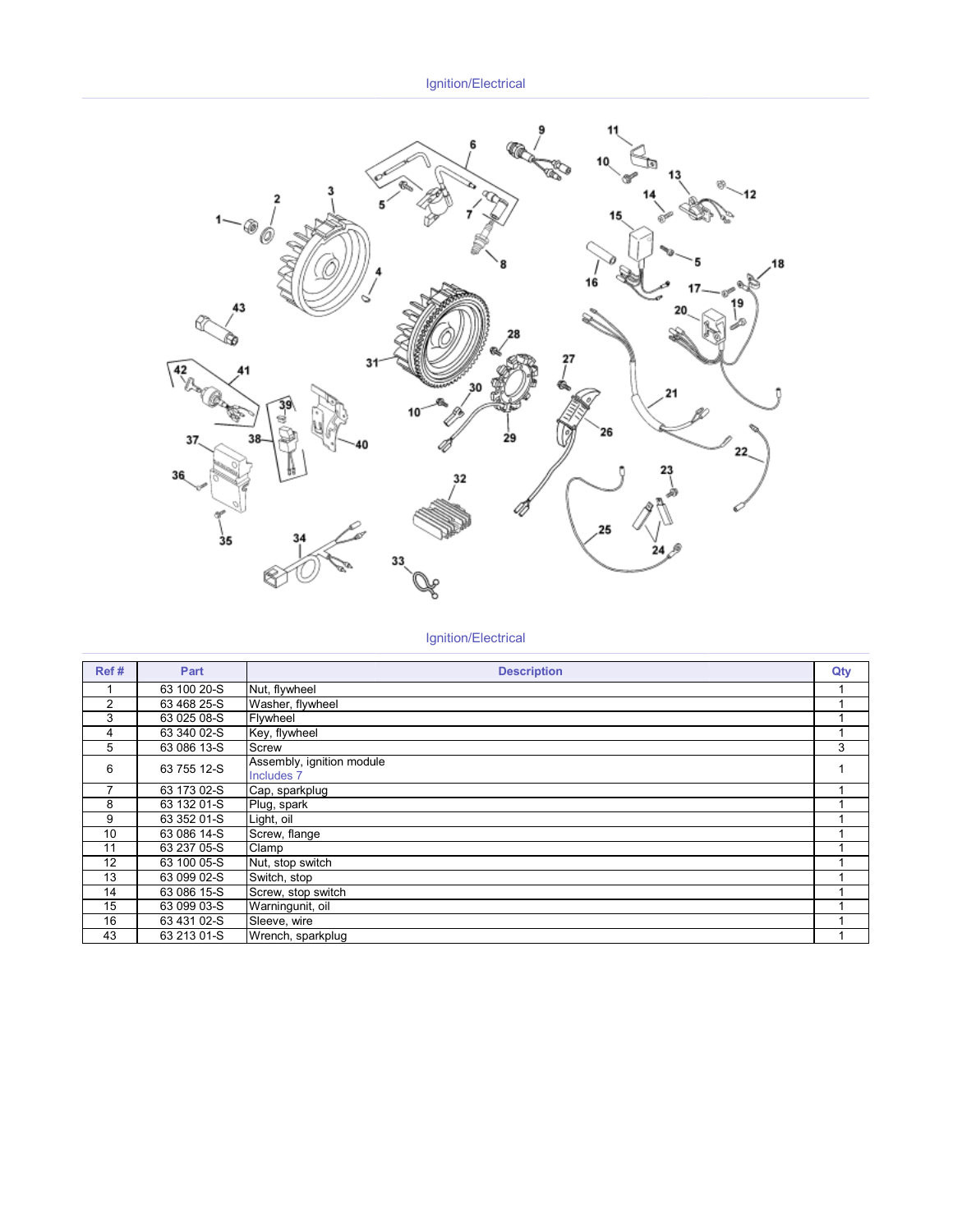

Lubrication 3-7-12

| Ref# | Part        | <b>Description</b>        | Qty |
|------|-------------|---------------------------|-----|
|      | 63 139 12-S | Plug, oillevel            |     |
|      | 63 153 01-S | O-Ring, oilplug           |     |
| J    | 63 086 14-S | <b>Screw</b>              |     |
| 4    | 63 237 01-S | Clamp                     |     |
| 5    | 63 099 09-S | Switch, oilpressure       |     |
| 6    | 63 139 02-S | Plug, oil                 |     |
|      | 63 112 01-S | Spacer, oilpressureswitch |     |